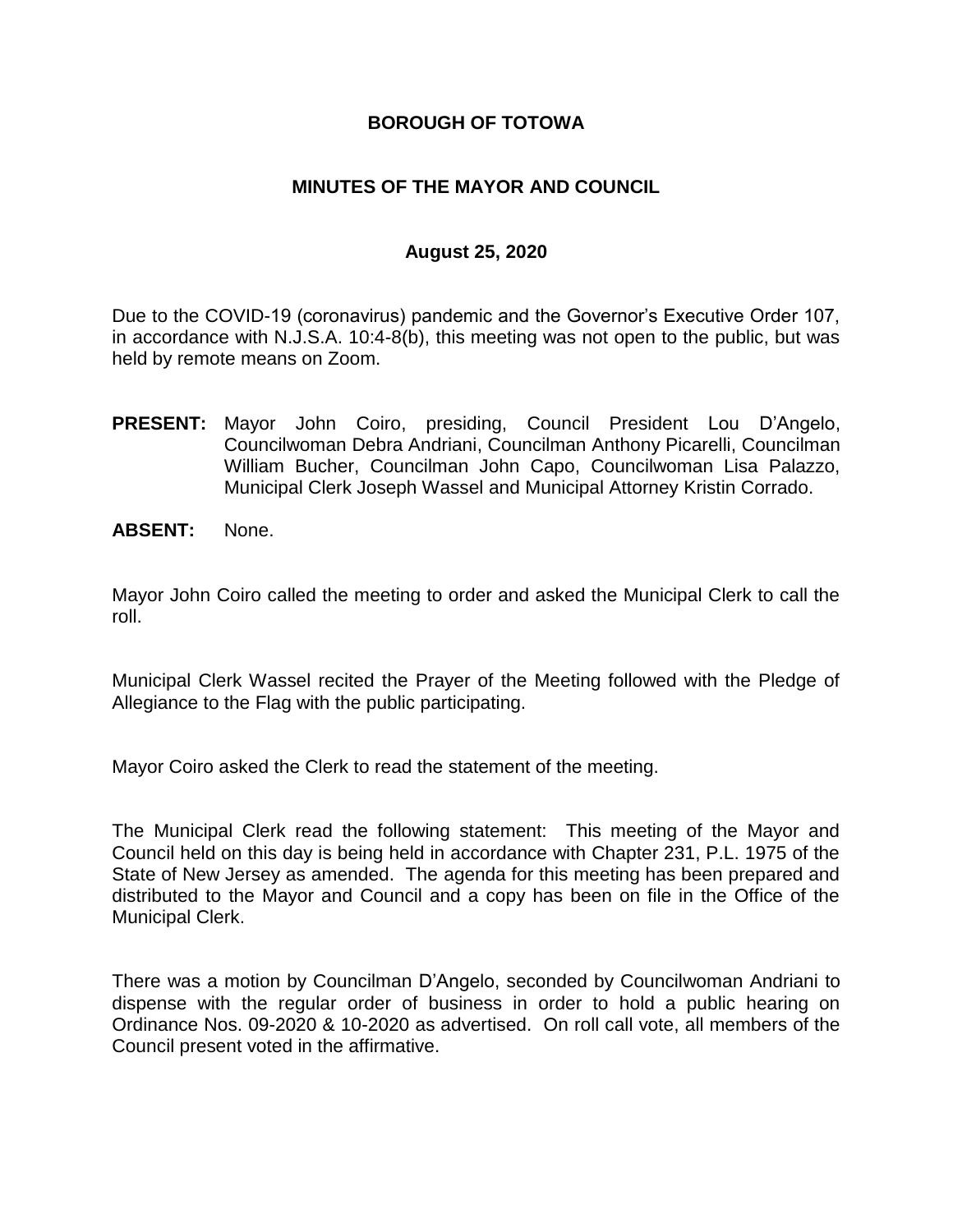Municipal Clerk Wassel announced that Ordinance Nos. 09-2020 & 10-2020 have been advertised for public hearing for Tuesday, August 25, 2020.

Municipal Clerk Wassel read the legal notice and the title of Ordinance No. 09-2020.

There was a motion by Councilman D'Angelo, seconded by Councilwoman Andriani to open the public hearing. On roll call vote, all members of the Council present voted in the affirmative.

Mayor Coiro asked if any citizens watching via Zoom wished to be heard on Ordinance No. 09-2020.

#### CITIZENS HEARD:

Mayor Coiro announced that we have not received any emailed questions pertaining to Ordinance No. 09-2020.

There was a motion by Councilman D'Angelo, seconded by Councilwoman Andriani to close the public hearing. On roll call vote, all members of the Council present voted in the affirmative.

Municipal Clerk Wassel read Ordinance No. 09-2020 by title:

#### **ORDINANCE NO. 09-2020**

#### **AN ORDINANCE TO AMEND THE CODE OF THE BOROUGH OF TOTOWA CHAPTER 398 ENTITLED "VEHICLES AND TRAFFIC", ARTICLE II, "PARKING", SECTION 7, "PARKING PROHIBITED DURING CERTAIN HOURS" AND ARTICLE XIII, "SCHEDULES", SECTION 46, "SCHEDULE II: NO PARKING CERTAIN HOURS"**

There was a motion by Councilman D'Angelo, seconded by Councilwoman Andriani to adopt Ordinance No. 09-2020 on second and final reading. On roll call vote, all members of the Council present voted in the affirmative.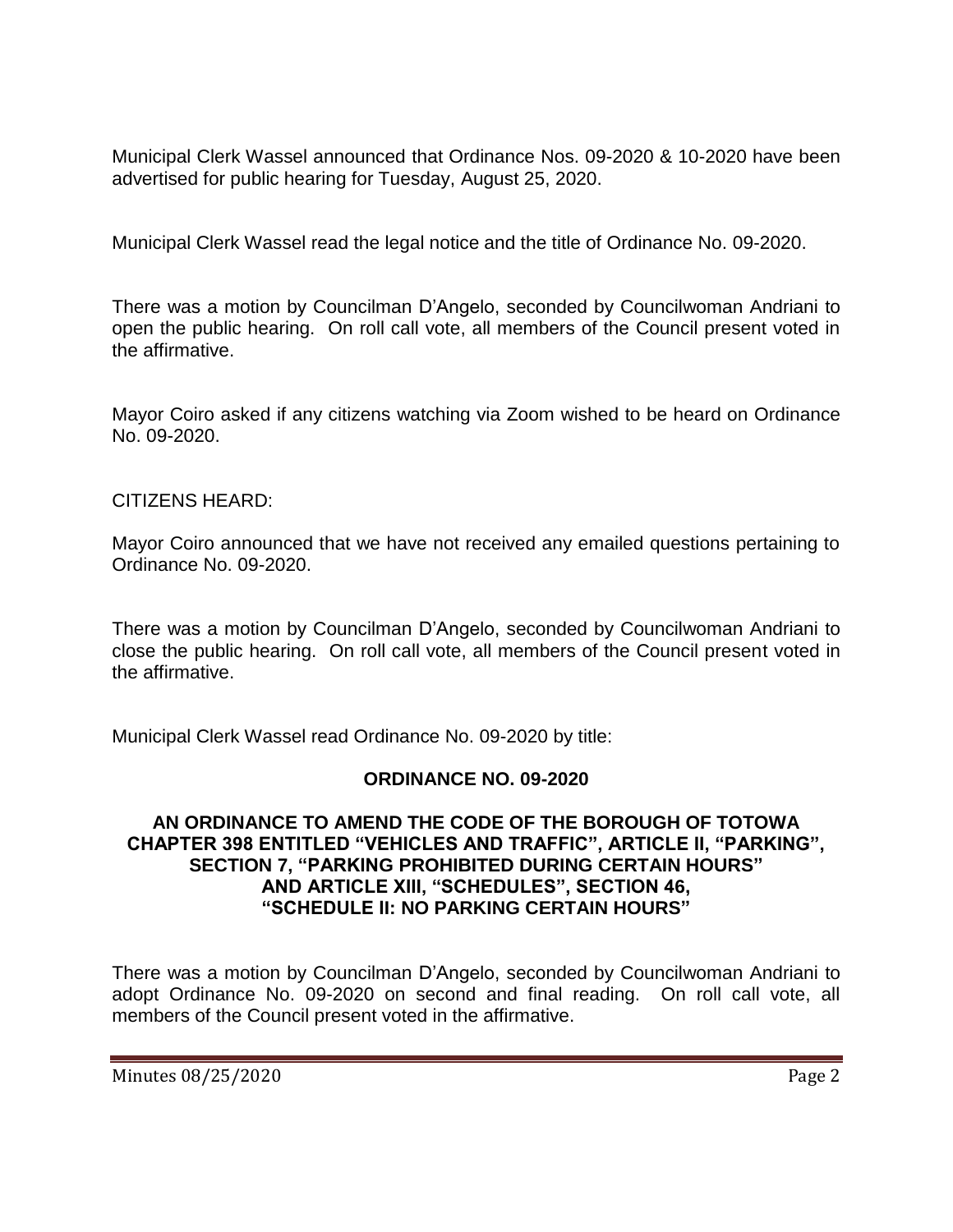Municipal Clerk Wassel read the legal notice and the title of Ordinance No. 10-2020.

There was a motion by Councilman D'Angelo, seconded by Councilwoman Andriani to open the public hearing. On roll call vote, all members of the Council present voted in the affirmative.

Mayor Coiro asked if any citizens watching via Zoom wished to be heard on Ordinance No. 10-2020.

# CITIZENS HEARD:

Mayor Coiro announced that we have not received any emailed questions pertaining to Ordinance No. 10-2020.

There was a motion by Councilman D'Angelo, seconded by Councilwoman Andriani to close the public hearing. On roll call vote, all members of the Council present voted in the affirmative.

Municipal Clerk Wassel read Ordinance No. 10-2020 by title:

# **ORDINANCE NO. 10-2020**

### **AN ORDINANCE TO AMEND THE CODE OF THE BOROUGH OF TOTOWA CHAPTER 398 ENTITLED "VEHICLES AND TRAFFIC", ARTICLE II, "PARKING", SECTION 6, "PARKING PROHIBITED AT ALL TIMES" AND ARTICLE XIII, "SCHEDULES", SECTION 45, "SCHEDULE I: NO PARKING"**

There was a motion by Councilman D'Angelo, seconded by Councilwoman Andriani to adopt Ordinance No. 10-2020 on second and final reading. On roll call vote, all members of the Council present voted in the affirmative.

There was a motion by Councilman D'Angelo, seconded by Councilwoman Andriani to revert to the regular order of business. On roll call vote, all members of the Council present voted in the affirmative.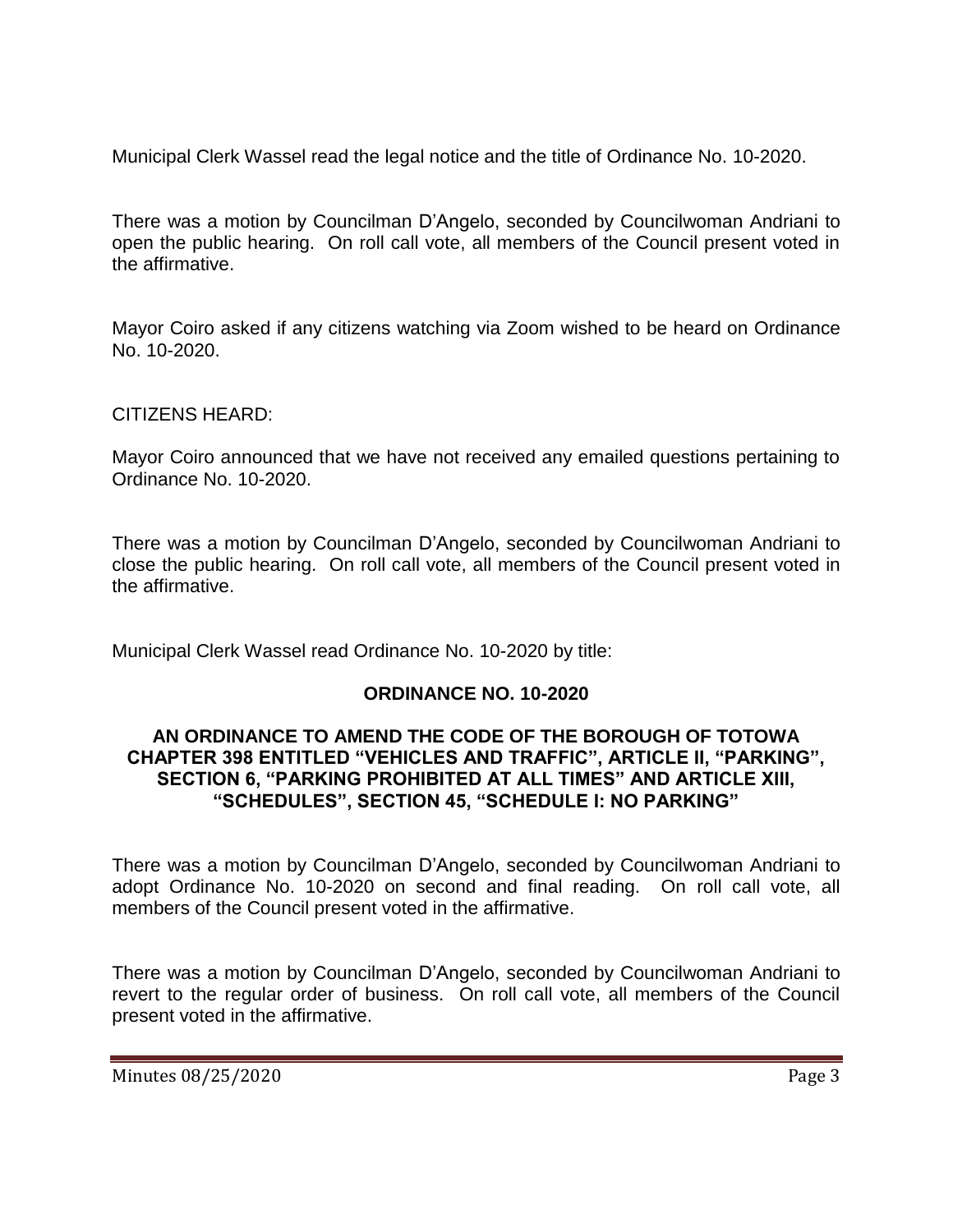Mayor Coiro asked if any members of the Council, the Municipal Clerk or the Municipal Attorney wished to address the Council.

There were no reports.

Mayor Coiro asked if any citizens watching via Zoom wished to be heard on any matter.

## CITIZENS HEARD:

Mayor Coiro announced that we have not received any emailed questions pertaining to the public portion of the meeting through 7:30 p.m.

There was a motion by Councilman D'Angelo, seconded by Councilwoman Andriani to approve the Minutes of the Mayor and Council for the meeting of August 11, 2020. On roll call vote, all members of the Council present voted in the affirmative. Councilman Picarelli and Councilman Bucher abstained from the voting.

## COMMITTEE ON FINANCE:

There was a motion by Councilman Picarelli, seconded by Councilman D'Angelo to approve Resolution No. 2020-18 for the payment of bills. On roll call vote, all members of the Council present voted in the affirmative.

There was a motion by Councilman Picarelli seconded by Councilman D'Angelo, to adopt the following resolution authorizing the Treasurer to issue refunds to various property owners pursuant to State Tax Court judgments. On roll call vote, all members of the Council present voted in the affirmative.

#### RESOLUTION

WHEREAS, there has been a State Tax Court Judgment to reduce the evaluation on the following.

NOW, THEREFORE, BE IT RESOLVED, that the Treasurer of the Borough of Totowa is authorized to refund this amount.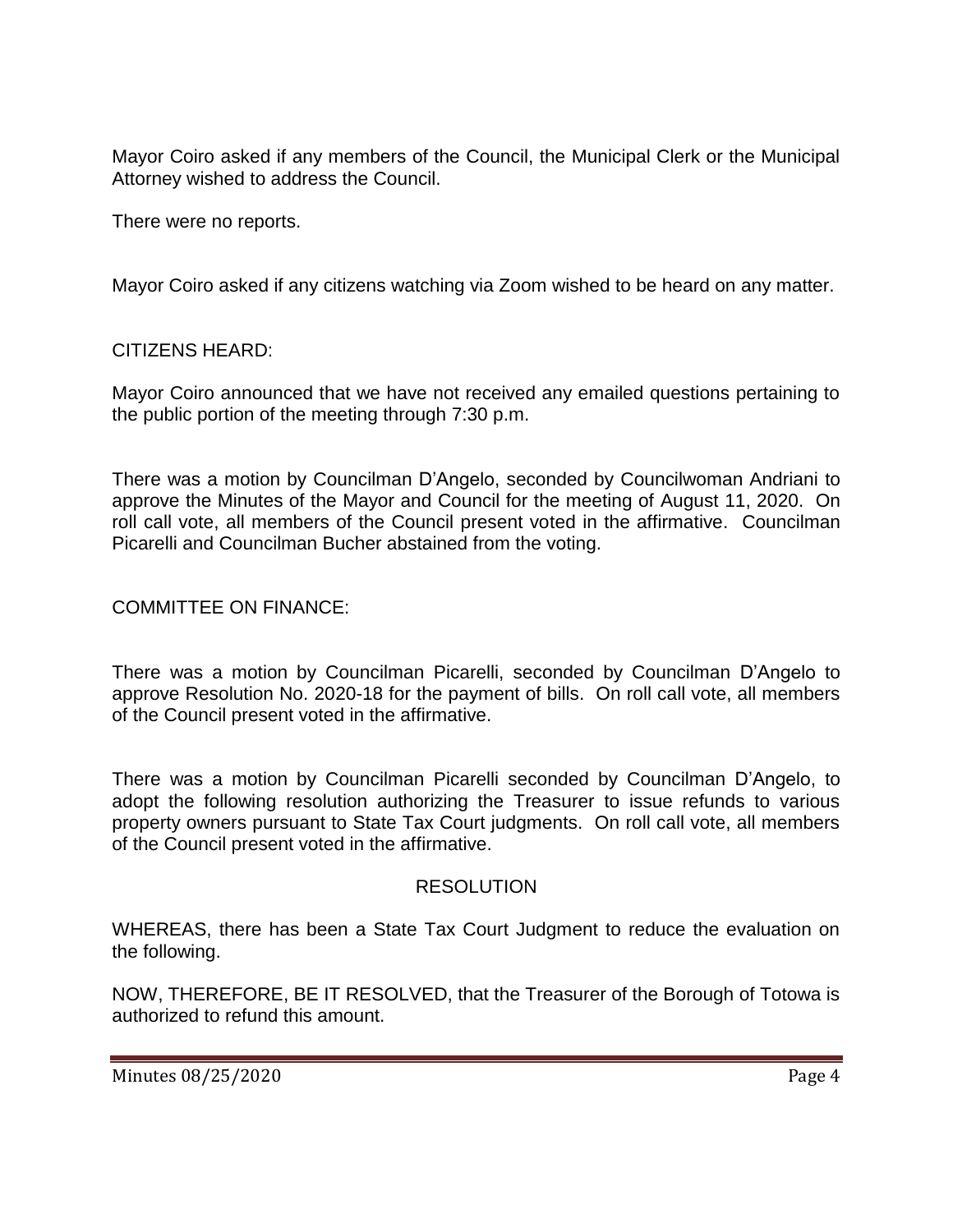| <b>Block</b> | Lot | Property/Owner Payable To:                                       | Year | <b>From</b> | To                   | Amount   |
|--------------|-----|------------------------------------------------------------------|------|-------------|----------------------|----------|
| 39           |     | 169 Union Blvd. Spiotti & Esposito, PC 2018<br>Rosemary Monteyne |      | 1,750,000   | 1,675,000 \$1,787.25 |          |
|              |     |                                                                  | 2019 | 1,750,000   | 1,675,000            | 1,791.00 |
|              |     |                                                                  |      |             | Total Check:         |          |

Upon the recommendation of the Committee, there was a motion by Councilman Picarelli, seconded by Councilman D'Angelo to hire Danielle Mulroony as an Administrative Clerk for the Finance/Tax/Water Department. On roll call vote, all members of the Council present voted in the affirmative.

#### COMMITTEE ON PUBLIC SAFETY:

There was a motion by Councilman D'Angelo, seconded by Councilman Capo to approve a grade increase for Patrol Officer James Jurewicz from Grade 7 to Grade 6. On roll call vote, all members of the Council present voted in the affirmative.

COMMITTEE ON PUBLIC WORKS:

There was no report.

# COMMITTEE ON ENGINEERING & PUBLIC PROPERTY:

There was a motion by Councilman Capo, seconded by Councilwoman Andriani to accept the following bids for the Sanitary Sewer Main Rehabilitation – Phase IX. On roll call vote, all members of the Council present voted in the affirmative.

| Company                                                  | <b>Bid Amount</b> |
|----------------------------------------------------------|-------------------|
| <b>Standard Pipe Services</b><br><b>Newark, DE 19702</b> | \$121,925.00      |
| National Water Main Cleaning<br>Kearny, NJ 07032         | \$140,235.00      |

Minutes 08/25/2020 **Page 5**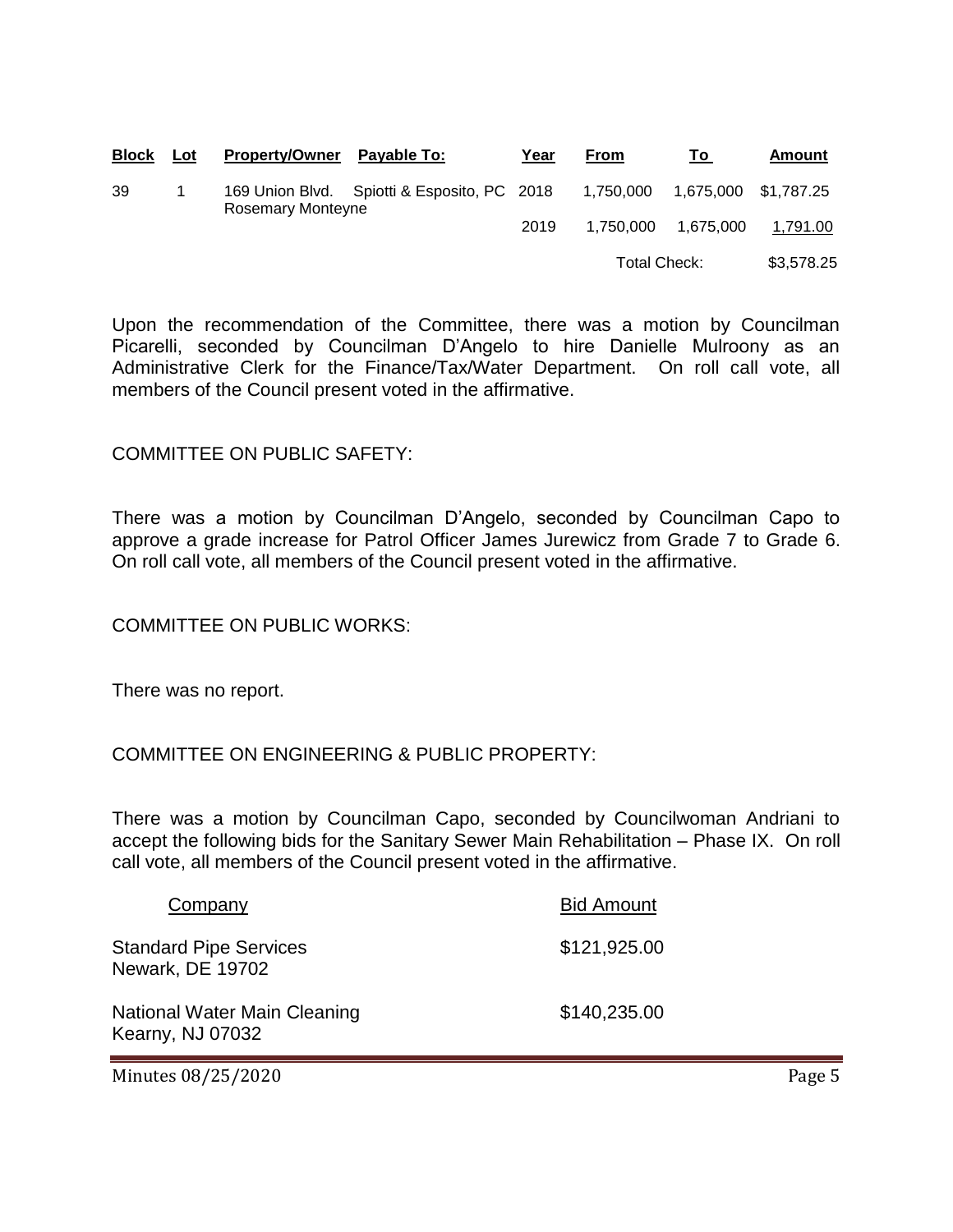Upon the recommendation of the Committee, there was a motion by Councilman Capo, seconded by Councilwoman Andriani to adopt the following resolution to award the contract for the Sanitary Sewer Main Rehabilitation – Phase IX. On roll call vote, all members of the Council present voted in the affirmative.

# RESOLUTION NO. 98-2020

#### RESOLUTION AUTHORIZING CONTRACT FOR SANITARY SEWER MAIN REHABILITATION – PHASE IX

WHEREAS, in August of 2011, the Borough of Totowa suffered the devastating effects of Hurricane Irene which resulted in unprecedented flooding throughout the community; and

WHEREAS, following the Hurricane, the Borough of Totowa Municipal Engineer recommended the rehabilitation of portions of the sanitary sewer mains located throughout the municipality; and

WHEREAS, to date, eight Phases of the on-going Sanitary Sewer Main Rehabilitation Project have been completed; and

WHEREAS, the Borough of Totowa Municipal Engineer has now recommended the rehabilitation of existing sanitary sewer mains within Boyle Avenue, from Franklin Place to Totowa Road; and

WHEREAS, the work consists primarily of the installation of cured-in-place lining for approximately 900 linear feet of existing sanitary sewer main; and

WHEREAS, the Borough of Totowa received a Block Grant from Passaic County through the Community Development Block Grant Program for the additional rehabilitation work; and

WHEREAS, the Mayor and Council of the Borough of Totowa did advertise for receipt of sealed bids in accordance with the specifications entitled "Borough of Totowa, FY 2019 Community Development Block Grant Sanitary Sewer Main Rehabilitation - Phase IX, Contract No. 2020-1"; and

WHEREAS, the Borough of Totowa did receive sealed bids at its Municipal Building on August 18, 2020; and